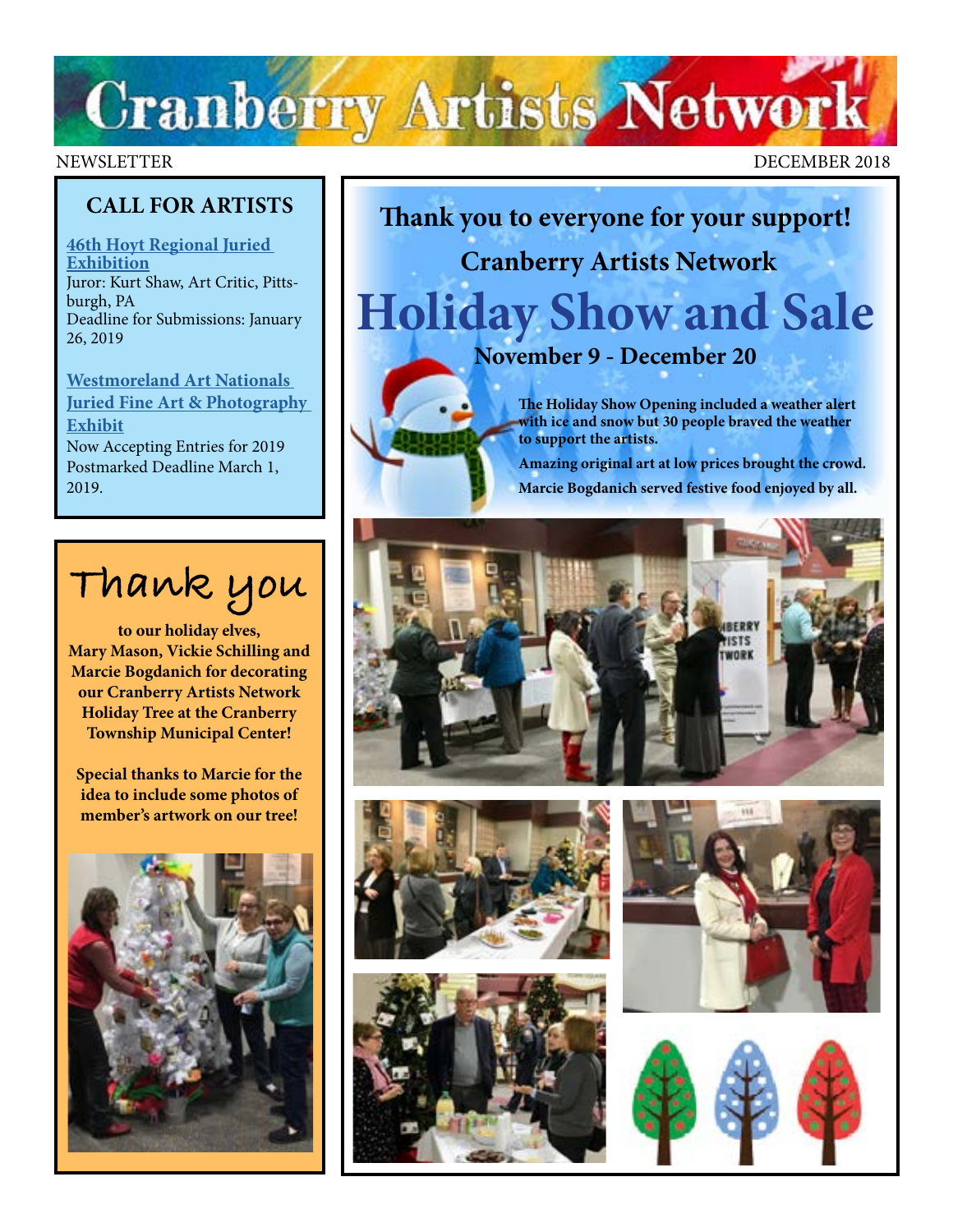#### **CRANBERRY ARTISTS NETWORK 2018 CALENDAR OF EVENTS**

- Dec 4 No First Tuesday figure drawing in December due to the General Meeting.
- Dec 6 General Membership Meeting, 6:30-9pm
- Dec 20 Holiday show ends, artwork pick up 4-7pm



# **Cranberry Municipal BACK HALL GALLERY UPCOMING SCHEDULE**

**CAN Holiday Show December 2018**

**CAN New Members Show January 2019**

> **Dee Grieb February 2019**

**Colleen Tittiger March 2019**

**Kathy Bischak April 2019**

**Carmen Blanco May 2019**

**Duane Cacali June 2019**

Please contact Vickie Schilling, exhibitions chair with any questions.



# **DECEMBER FEATURED ARTIST ALICIA STANKAY**



I'm a fiction writer and a nature photographer, and I've had photos juried into the biennial Merrick Masters Exhibitions at the Merrick Art Gallery in 2014, 2016, and 2018. I was invited to have an exhibition of my photography at the Merrick Art Gallery, which took place in October, 2017, called Natural Splendor. I've sold several photos at the Merrick in the past couple years.

I was also excited to sell my photo Butterfly on Autumn Leaves as my first time submission for the Cranberry Artists Network Art Expo in 2018.

I'm an author with five published books, and I often sell small matted or framed photos, along with my books, at various events in the area. These venues include the

Beaver County Bookfest, the Old Economy Village Harvest Festival and Christmas at the Village, the 2016 Art Pop-up in Ambridge, and other local readings and book events. Loyalhanna Review, the annual publication of the Ligonier Valley Writers, has chosen many of my photos over the years, including three cover shots. All of my books feature my own photography on the covers. I can be reached at aliciastankay@gmail.com.





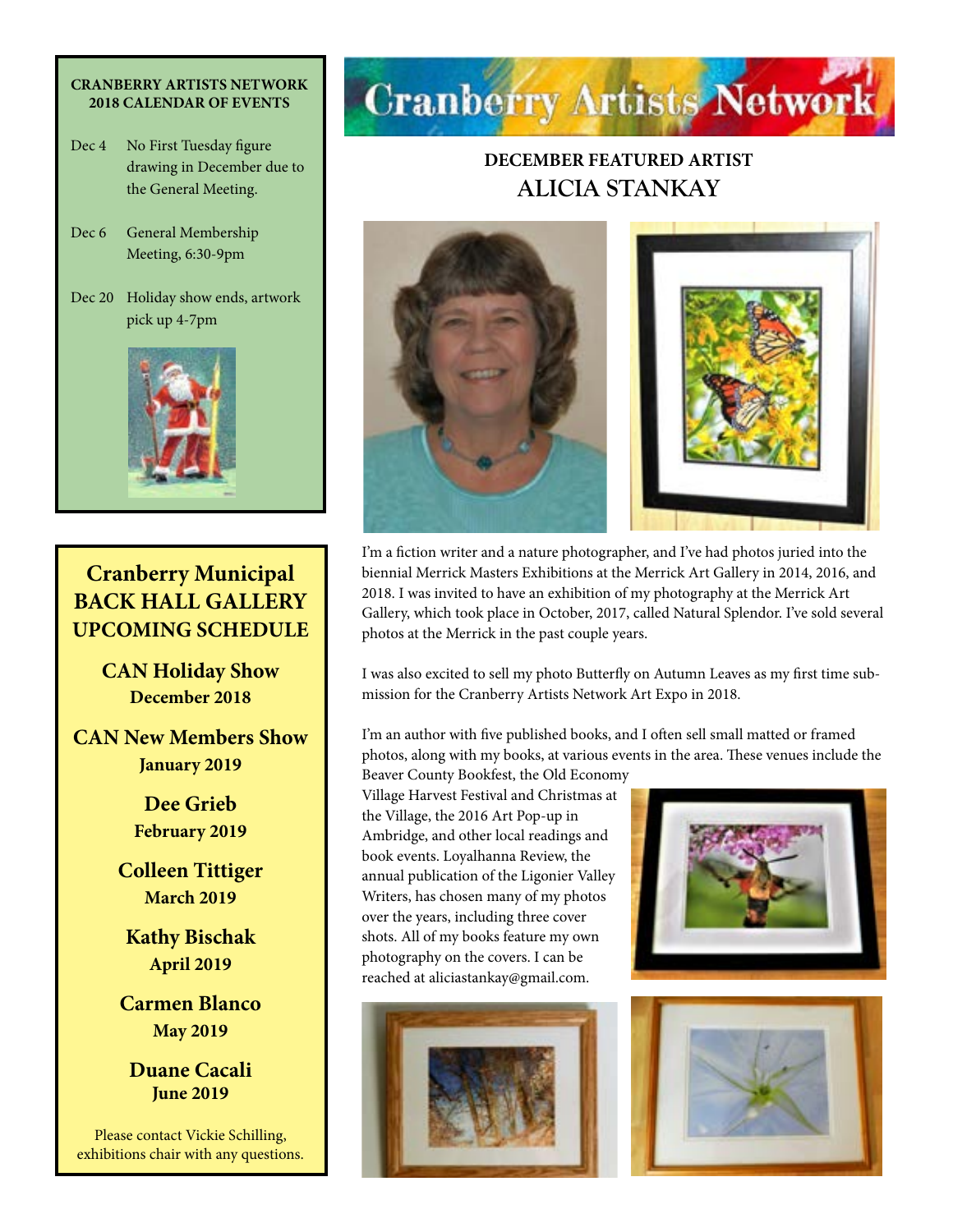

### **MEMBER NEWS**

[Martha Hopkins Skarlinski,](https://www.marthahopkinsskarlinski.com/) MJ Hadley, Alan Byrnes, [Carol Scheftic](https://convergentseries.wordpress.com/) and Mary Mason have artwork on display in the Pittsburgh Society of Artists Fifty-Third Annual Exhibition through Dec 7th at 3rd St Gallery in Carnegie Pa.

**[Debra](http://debratobinart.com) and [James Tobin](http://jamestobinart.com)** have their artwork on display at the following: • **[North Hills Art Center Holiday Artisan Market](http://www.northhillsartcenter.org/)**, Nov 17-Dec 8

• **West Hills Art League Fall Show** at the Pittsburgh Airport Area Chamber of Commerce through January 11, 2019

• **[Busnegie Museum of Art](https://www.facebook.com/busnegie/)** in front of the Carnegie Museum of Art. Ad space through December 2. Everything else is guerrilla art and will stay up until it is destroyed or stolen. New things are being put up on a regular basis.

• **Christmas in the Village [Tobin Studios](https://www.facebook.com/TobinStudiosArtandGuitar) Open House, Art Show and Sale** on Sunday, Dec. 2nd 12-5pm at 1234 Merchant Street, Ambridge, PA 15003.



**[Nina Sowiski](http://www.ninasowiskiphoto.com/contact.html)** will have a table with matted photographs, photo cards and some smaller framed pieces at the Edgewood Holiday Market on Saturday, December 8 from 9am to 6pm, in the Edgewood Library, 1 Pennwood Ave, Edgewood, Pa.

**[Carol Scheftic](https://convergentseries.wordpress.com/)** will be participating in the [Sweetwater H\\*liday mART](http://sweetwaterartcenter.org/holiday-mart/) (Sewickley), [North Hills Art Center Holiday Artisan Market](http://www.northhillsartcenter.com/) (Ross Twp) and the [Hoyt Center for the Arts Holiday Open House](http://www.hoytartcenter.org/holiday-open-house/) (New Castle). Carol will also hold holiday-season Open Houses at her studio, in the Wilkins School Community Center (Regent Square), on Saturday, Nov 10, from 1 to 5 pm, and on Saturday, Dec 15, from (at least) 11 am to 5 pm. She offers: art jewelry in silver, bronze, steel, and copper;



miniature pottery for your faerie garden, dollhouse, or train set; and colorful glass ornaments with flat bottoms so they can also serve as card-or picture-holders. Can't make it to her Open Houses? Carol's art jewelry is regularly available at The [Artsmiths of Pittsburgh](https://artsmithspgh.com/) (Mt. Lebanon, PA), the [Hoyt Center for the Arts Gift Shop](https://www.hoytartcenter.org/gift-shop/) (New Castle, PA), and [Portage Hill Gallery](https://www.portagehillgallery.com/gallery) (Westfield, NY).

Welcome to our newest members **Carla Baldwin**, **Dave Hawbaker**, **Frances Hawbaker**, **[Monica Hietsch](http://www.monicahietsch.com)**, **[Gina Judy](https://www.facebook.com/gina.judy.31)**, **Alicia Stankay**, **Joan Stossel Pun**, and **[Susan Walker](http://susanwalkerart.com)**.

**Please send newsletter submissions to newsletter@cranarts.com**



# **April 24 – 28, 2019**

**The Plein Air Convention & Expo is the world's largest plein air event. It's like the Woodstock of outdoor painting. By attending the 2019 Plein Air Convention, you'll make personal connections with 80-plus of the world's top painters (our faculty), plus 900 of your peers, and you'll discover amazing techniques to transform your painting skills. We'll have painting demonstrations on four stages, plus each day we'll go out painting and break the world record for the most plein air painters painting in one place simultaneously.**

**The event takes place in San Francisco, California, April 24-28, 2019. There is an optional 1 1/2 day pre-convention workshop with leading artist Joseph McGurl (April 23), plus an art show and more. All events will take place at the host hotel.**

**For the workshop supplies list, click [here.](https://www.pittsburghwatercolorsociety.com/resources/Documents/Workshops/PWS_2018_Carter%20Watercolor%20Materials%20List.pdf)** 

**QUESTIONS? Call Leslie Baldwin (412) 720-7380**

**[Registration](https://streamlinepublishing.com/s/2019-plein-air-convention-and-expo-2/)**